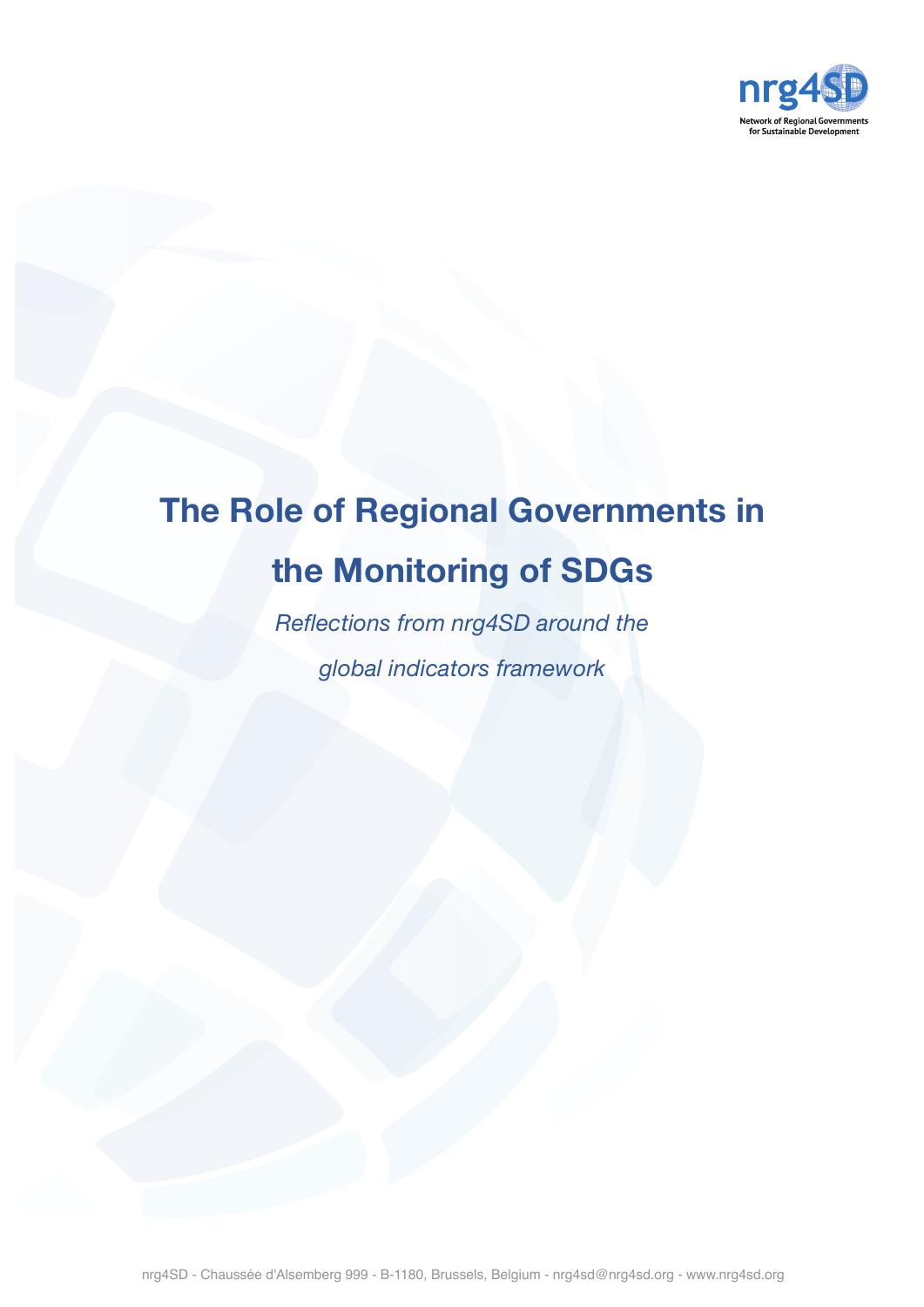

On September 2015, the United Nations Sustainable Development Summit adopted the 2030 Agenda for Sustainable Development was approved, containing 17 Sustainable Development Goals (SDGs) and 169 targets. The SDGs cover a range of themes that aim to balance the economic, social and environmental dimensions in order to achieve sustainable development at all levels. With a special focus on the subnational level, there is a huge potential for the contribution and engagement of regional governments.

Although nearly two years have already passed after the adoption of the 2030 Agenda, a lot still needs to be defined, for example when it comes to the global mechanisms of monitoring and the indicators. In order to enable the monitoring of the implementation of the SDGs, the UN established the UN Inter-agency and Expert Group on Sustainable Development Goal Indicators (IEAG-SDGs). Particularly building on the works of the UN Statistical Commission, the IAEG-SDGs has met over four sessions – and an upcoming one to take place from 28 to 31 March 2017, in Ottawa, Canada -, as to reach Member-States agreement on an indicator framework for the monitoring of the goals and targets of the 2030 Agenda for sustainable development at the global level, and to support their use.

At the same time, we now witness a proliferation of different collaborative initiatives and actions towards the implementation of the 2030 Agenda. Nevertheless, we still lack a substantial global coordination and integration of these efforts at all levels, as to ensure synergies, avoid duplications and establish a joint process to improve efficiency and effectiveness.

In this sense, nrg4SD concentrates its efforts in (i) ensuring the recognition and engagement of regions in the ongoing international discussions, while (ii) providing a collaborative platform to collect, disseminate and support the efforts of regional governments in achieving the SDGs. All of this, taking into account the different circumstances and competences that regional governments have worldwide and the key role that they may play in the implementation of the SGDs.

## **Global List of Indicators**

After several rounds of negotiations in the IAEG-SDGs, the provisional list of 230 global indicators to support monitoring of all SDGs has been set according to the follow distribution:

*Tier 1: Indicator conceptually clear, established methodology and standards available and data regularly produced by countries* 

*Tier 2: Indicator conceptually clear, established methodology and standards available but data are not regularly produced by countries* 

*Tier 3: Indicator for which there are no established methodology and standards or methodology/standards are being developed/tested.* 

*As of the last update on 21 December 2016: The updated tier classification contains 83 Tier I indicators, 59 Tier II indicators and 83 Tier III indicators. In addition to these, there are 5*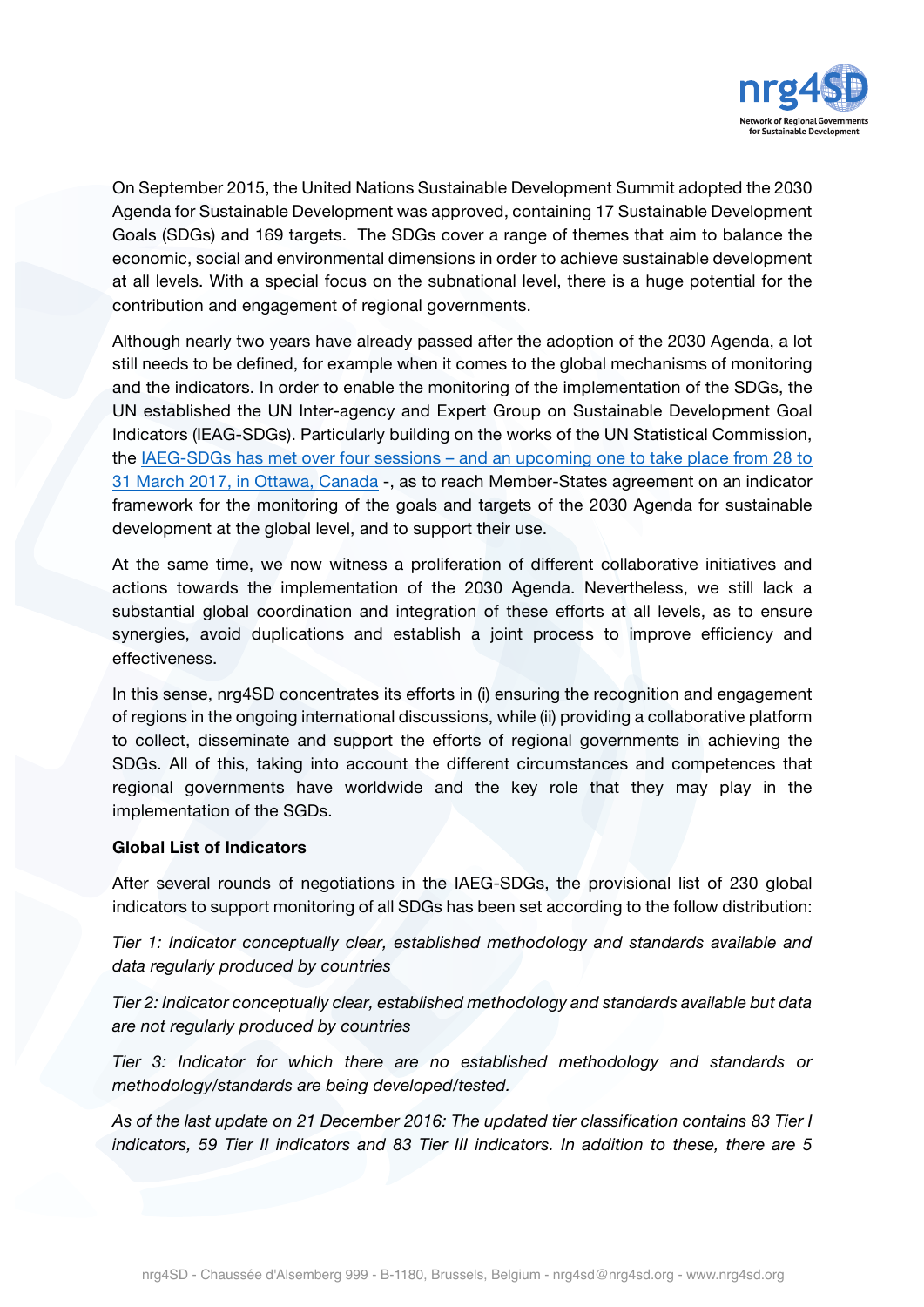

*indicators that have multiple tiers (different components of the indicator are classified into different tiers).*

The full list of indicators according to each tier may be found at this link.

Therefore, the upcoming meeting of the IAEG-SDGs envisages to update the tier system, discuss the role of UN agencies and other experts in regards to the follow-up of each indicator, and especially to redefine those on tier III.

Already in the adopted document that has put in place the SDGs, *Transforming our world: the 2030 Agenda for Sustainable Development*, the chapter on Follow-up and Review brought significant mentions to the importance of conducting review at the subnational level:

*77. We commit to fully engage in conducting regular and inclusive reviews of progress at the subnational, national, regional and global levels. We will draw as far as possible on the existing network of follow-up and review institutions and mechanisms.*

*79. We also encourage Member States to conduct regular and inclusive reviews of progress at the national and subnational levels which are country-led and country driven. Such reviews should draw on contributions from indigenous peoples, civil society, the private sector and other stakeholders, in line with national circumstances, policies and priorities. National parliaments as well as other institutions can also support these processes.1*

Nevertheless, up to this moment, the participation of local and regional governments in this process is very limited, although the Global Task Force of Local and Regional Governments has provided inputs, especially concerning the indicators for SDG 11 on cities. In any case, during the meetings of the IAEG-SDGs there were many references to the importance of pursuing monitoring at the subnational level, particularly towards contributing to the urged disaggregation of data.

Increased participation of regional governments in this process would be fundamental, especially because, together with national governments, many states, regions and provinces have a historical experience with indicators, collecting and analyzing data for many decades. To remind some of the existing indicators at the subnational, we suggest the fruitful discussions that were held by the Communitas Coalition a couple years ago, and including a presentation from nrg4SD with examples of indicators from regional governments.

## **Monitoring by Regional Governments**

<u> Andrew Maria (1986)</u>

In regards to the monitoring of the SDGs, it is important to emphasize a specific element of data disaggregation that is sometimes overlooked. In addition to having detailed information disaggregated by sectors, it would be important that information is made available disaggregated by the territories, cities and geographical areas. That would enable us to

 $<sup>1</sup>$  For the full document Transforming our world: the 2030 Agenda for Sustainable Development, please access</sup> https://sustainabledevelopment.un.org/post2015/transformingourworld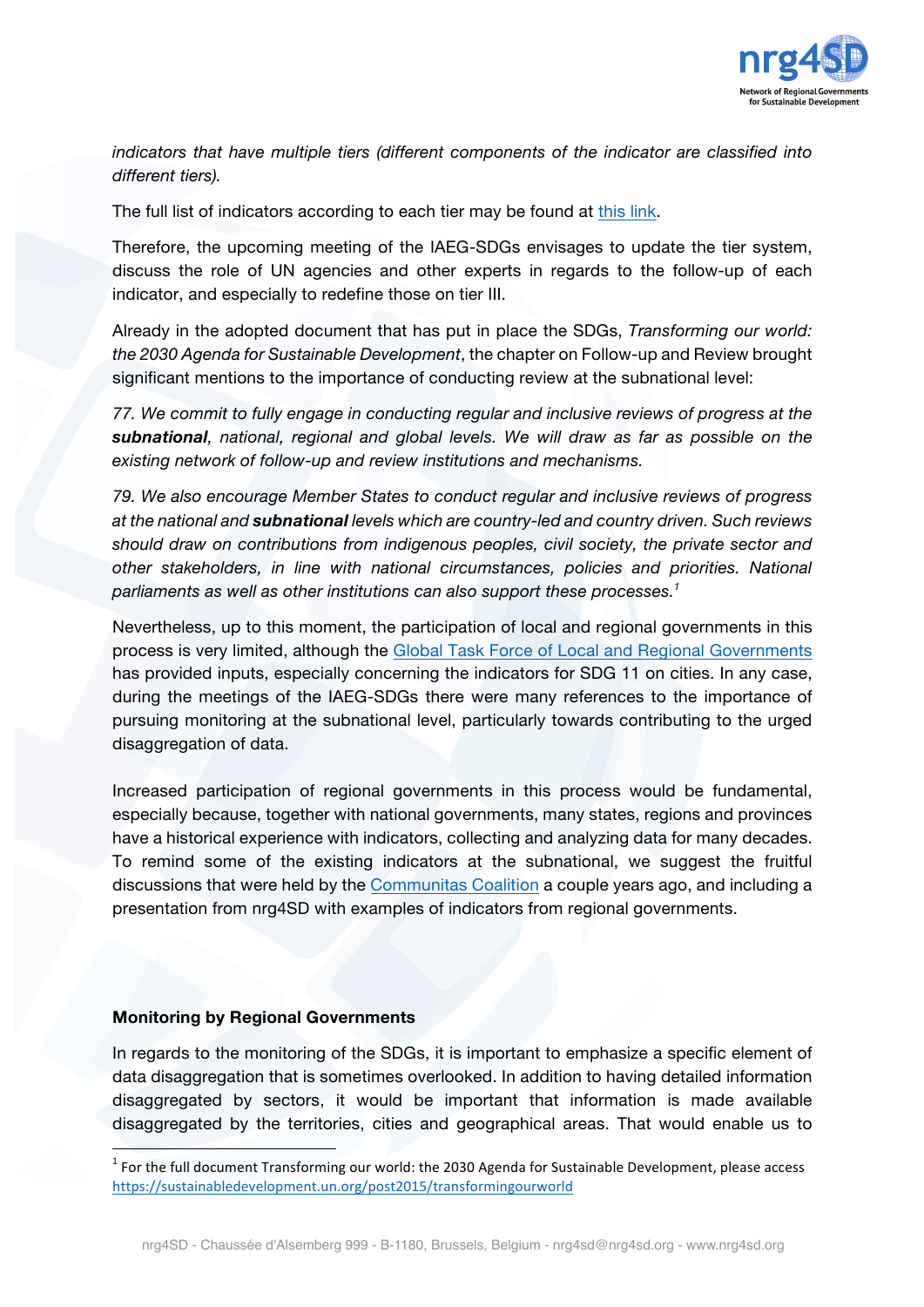

identify and target persisting inequalities within countries, as it is expected from the 2030 Agenda (for example as mentioned in SDG 10). To this capacity, we refer as **territorial disaggregation**, which could support better decision-making at all levels and enable tailored-cut action to tackle the specific circumstances and obstacles of different communities, cities and territories.

Hence, it becomes clear that subnational governments can play an important role to the widely urged **Data Revolution**. With that in mind, nrg4SD recommends three main elements to be considered by subnational governments in the monitoring of the SDGs:

- 1- First, **to define the adequate architecture for monitoring**, which should antecede the decision of the specific indicators to be used for the SDGs. For example, which of existing or new institutions would collect data? How to communicate data in a way that is easy to understand? How the data should be analyzed? How to integrate subnational data from different sources? Establishing this framework should be step one, but unfortunately many subnational governments still need to go through this complex process.
- 2- The second recommendation is to produce **georeferenced data,** which allows the integration of different layers of subnational information and statistics. This should be supported by geospatial tools, which are usually very expensive and require a highlevel of expertise not accessible by most of the governments at the subnational level. So it would be interesting to collaborate with national governments and international organizations to ensure access to these tools, as well as capacity-building activities to ensure they are used correctly.
- 3- The third and final recommendation is to consider and make use of **innovative indicators**, especially those being discussed by the IAEG-SDGs**.** Traditionally and at the international level, the indicators used, as GDP, are limited and do not portray the interconnected nature of the SDGs. Therefore, subnational governments, supported by expert organizations, should make use of indicators as the Resource efficiency, the Well-being index or the OECD Better Life Index, that combines multiple elements for a more comprehensive analysis.

Although a great work is being carried at the global level to define indicators, those will be understood as the global set, while countries will still be open to adopt those that seems most adequate to their particular realities and circumstances. Likewise, the ongoing efforts of regional governments should not be excluded. As different monitoring processes are already in practice at the subnational level, these should rather consider how to be improved and further adapted to fulfill the role of monitoring the SDGs.

## *Regional Governments Statistical Offices*

Moreover, it is relevant to highlight concrete good examples of how regions work with data. Particularly, it is important to recall that states, regions and provinces increasingly have their own statistical offices, institutes and organizations, to prepare and make available territorial disaggregated data. These institutes compile relevant information from different sources,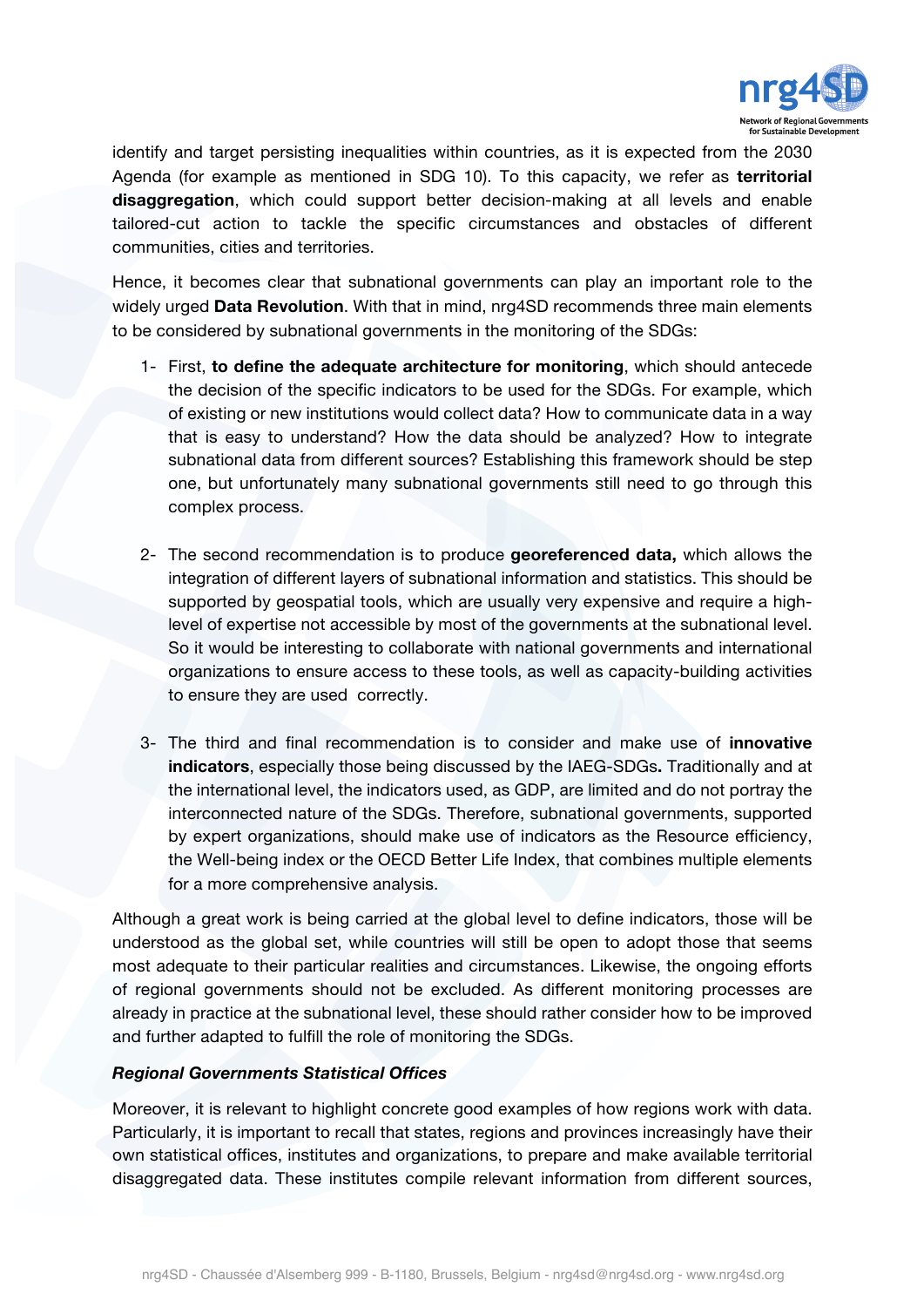

including from the national level, serving as an important complementary and accessible source. Therefore, subnational data could help fine-tuning indicators and improving national data accuracy.

In the case of the government of Catalonia, in Spain, the IDESCAT (Catalan Statistics Institute) provides a very comprehensive set of data on many topics and areas relevant for the SDGs. It counts with an online portal to access data by sectors, and also by the municipalities of the Catalan territory. The Institute is widely known to the local and international communities, and is especially consulted by universities and researchers.

A similar organization is the SEADE Foundation in the State of São Paulo, in Brazil. The foundation belongs to the state government, and brings together representatives from different sectors, including from the national ministry. Also with an online portal, SEADE produces interesting analysis of socioeconomic and demographic data from the state of São Paulo. During the MDGs experience, this foundation produced annual monitoring reports, based on specific indicators that had been set for the region.

Therefore, the existing, and potentially new, statistics institutions of subnational governments should be involved in the planning and monitoring of national efforts around the SDGs. For example, it should be encouraged that these portals now include a dedicate section for the 2030 Agenda and the SDGs. Furthermore, common metrics and indicators should be fostered by the national level, as to enable comparison and the integration of data collected.

Besides, and similarly to national governments, regions already have innumerous strategies and actions to promote Sustainable Development. In this regard, the SDGs are not understood as a new agenda, in terms that governments will seek links with already ongoing actions. For example, the government of Flanders, in Belgium, and nrg4SD President for the North, has a very comprehensive Sustainable Development strategy, called "Vision 2050". The strategy can be considered the main mechanism to pursue the 2030 Agenda in the Flemish territory. It counts with a governance system that gathers all relevant Flemish Ministries and thematic departments, in respect to the integrated nature of Sustainable Development. On top of that, the Flemish Strategy already includes indicators, which will be particularly useful for monitoring their progress on the SDGs.

The example of Flanders is an especially interesting case of vertical integration. The representatives of the three regional communities that compose Belgium are directly included in the national delegation responsible for the follow-up and review of the SDGs. In 2017, Belgium will be one of the countries carrying a National Voluntary Review to be presented at the meeting of the UN High-level Political Forum (HLPF) in July. For the Belgian report, the government of Flanders is one of the co-authors for the national report. In this regard, the regional government is preparing a subnational report, assessing their efforts in the areas of the SDGs, which will then feed into and compose the national one.

## **The way ahead for monitoring SDGs**

The SDGs provides us the opportunity to finally achieve a data revolution. This is the moment we could integrate subnational data from different parts, including citizen-science and grassroots communities' data. Monitoring within countries will be required to ensure no one